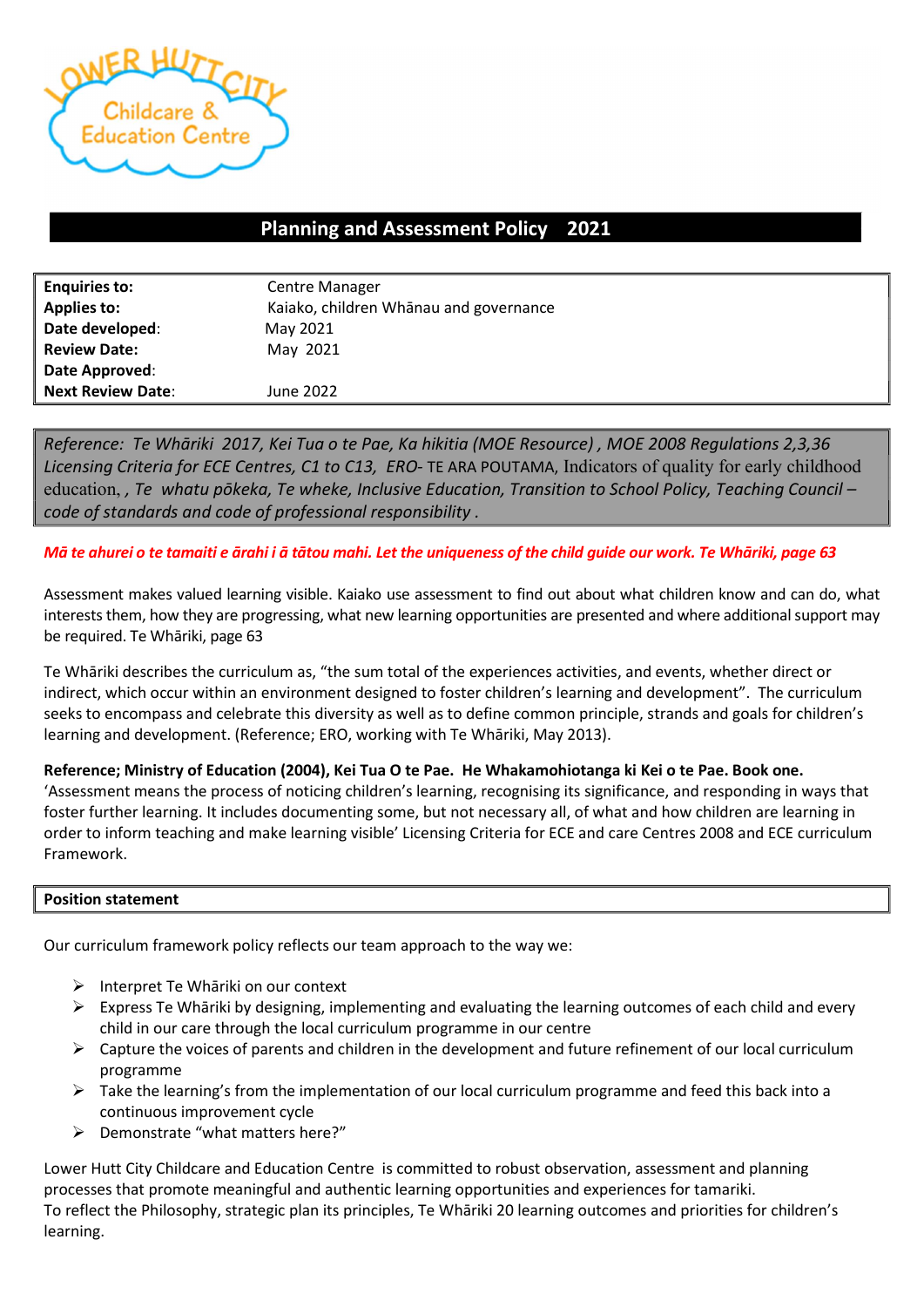### Kaiako responsibilities

Make certain observation, assessment and planning processes are aligned with the principles, strands and goals of Te Whāriki 2017 (The National Early Childhood Curriculum).

Kaiako are knowledgeable and use a variety of theoretical knowledge to assess and understand children's /tamariki learning and development.

Relationships are the key to providing a culturally responsive learning environment for children/tamariki.

Regular informal communication with parents about their child's/tamaiti's learning and development will ensure that their aspirations for their child are considered in all aspects of curriculum planning.

Use assessment as a vital aspect of Early Childhood Education in that it is about articulating kaupapa, (to support children's identity and self esteem and confidence for life and to enable children to learn, understand, and implement their Tikanga and to take risks) and mātauranga, (a time of growth when the child is learning new ideas), that under pin practice. (Reference – Te whatu pōkeka – MOE).

Teaching and learning incorporate learning programmes including Te reo Maori concepts, knowledge skills, customs, beliefs, and values.

Kaiako will respond to the children/tamariki learning interests by accessing resources and further information to extend their understanding of their interest.

Engage on reflective practice.

Plan, assess and evaluate learning for all children/tamariki that is inclusive of all. Unpack and identify future learning pathways to support children's/tamariki ongoing learning and development.

Participate in professional learning and development for ongoing learning and professional growth.

Form responsive and reciprocal learning partnerships with children, families and Whānau

Comply with the Teaching Council NZ code of professional standards and responsibility for the teaching profession.

### Planning and assessment will be based on principles of;

-te reo Māori me ngā Tikanga – culturally responsive where reciprocal relationships with tangata whenua are formed to promote tikanga Màori

-manaakitanga/aroha - manaakitanga is about values of integrity, trust, sincerity and equity

through manaakitanga, the teacher and children recognise and affirm the identity of each child in open and trusting relationships.

-Individual and unique needs and interests of ngā tamariki

-socio-cultural approach (Te Whāriki)

-whānau and community (inclusion & whanaungatanga)

-narrative, formative assessment.

-co-constructive approach (ako)

-social and emotional competence

-identifying quality learning outcomes for children

-learning outcomes – Te Whāriki 2017

### Learning story documentation includes, but not limited to;

- Links to previous assessments
- Links to current theory and practice and other learning
- Things we say, things we value, within our Philosophy, should be evident in the learning story
- Revisiting a story reflects the questions asked to deepen the child's thinking
- Inclusion of parent/whànau/aiga input/voice
- Multiple perspectives/lenses
- Links to prior learning to promote continuity of learning
- Identifies individual interests, strengths, cultures and languages of tamariki
- Child's voice, aspirations and whànau voice